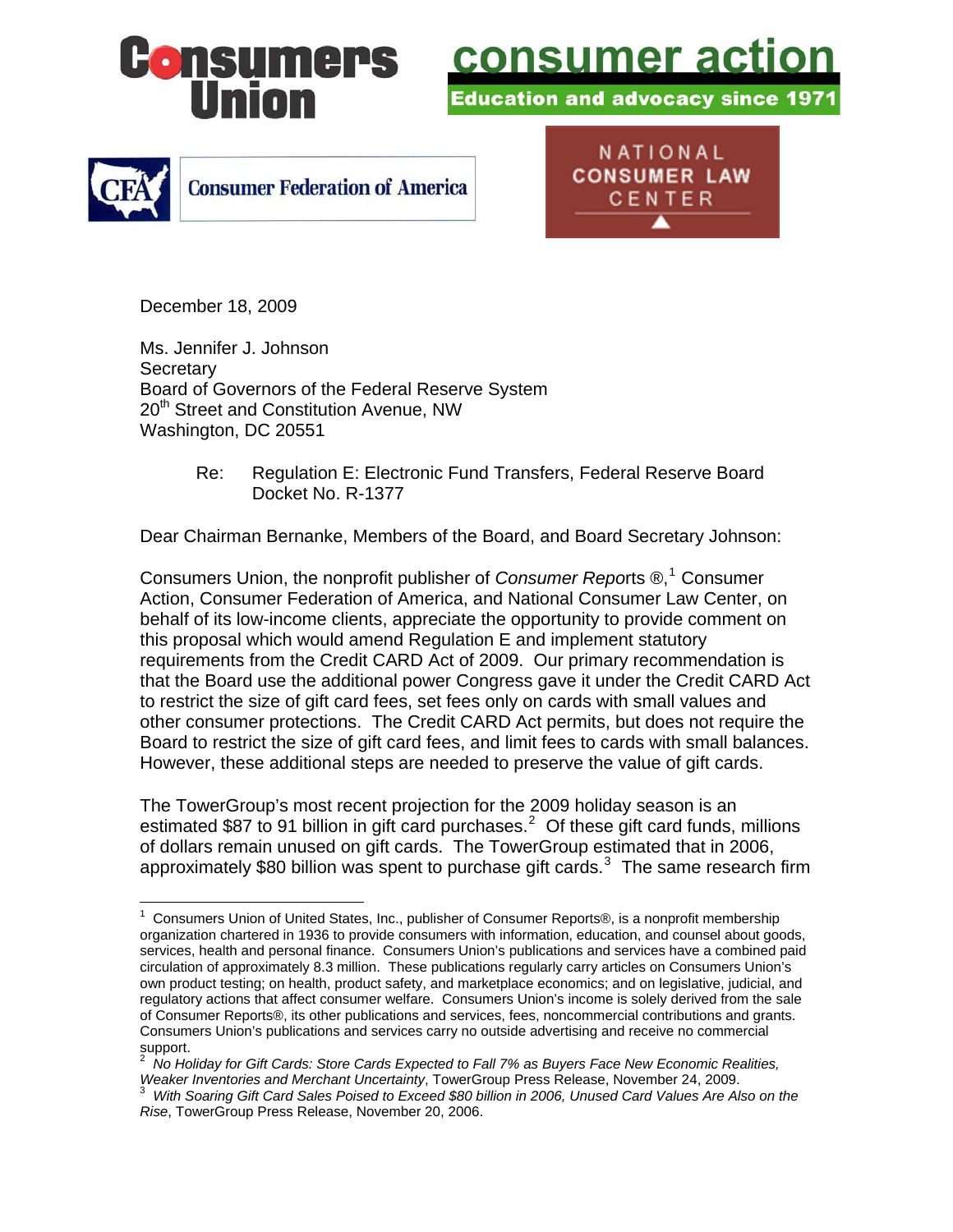found that about \$8 billion remained unredeemed on gift cards in 2006.<sup>[4](#page-1-0)</sup> In addition, consumers' unused gift card funds are reported to be in the millions as revealed in retailer bankruptcy filings. For instance, the Sharper Image bankruptcy filings reported about \$20 million in unused gift card funds.<sup>[5](#page-1-1)</sup>

The proposed regulation implements the mandatory gift card provisions of the Credit CARD Act.<sup>[6](#page-1-2)</sup> The Board should go further and use the discretionary authority Congress provided it to rein in fees that quickly diminish the prepaid value on gift cards and gift certificates, and expand other consumer protections to these products.

### I. Summary

These proposed rules fall short in providing consumers with the assurance they need that they will not lose the value on their gift cards to unfavorable terms and conditions. We respectfully ask the Board to go beyond these proposed rules and to implement regulations for the following, all of which were authorized, although not required, by the Credit CARD Act:

- Determine caps on dormancy fees, inactivity charge or fees, or service fee amounts;
- Adopt a broad definition of "service fee;"
- Determine a cap on the type and amount of one-time fees;
- Establish a small value amount for when dormancy fees, inactivity charges or fees, or service fee amounts may be assessed;
- Adopt a broad definition of "activity" for purposes of measuring when a consumer's gift card has been used;
- Make it clear and understandable to consumers that gift card funds do not expire earlier than 5 years;
- Include nonreloadable general use prepaid cards; and
- Extend EFTA protections to prepaid cards;

II. Determine the cap on the amount of dormancy fees, inactivity charges or fees, or service fees that may be assessed on gift cards, gift certificates or general pre-paid cards in Section 205.20(d).

The Board should establish a cap on dormancy fees, inactivity charges or fees, or service fees. Congress provided the Board with authority to determine the amount of dormancy fees, inactivity charges or fees, or service fees that may be assessed. These gift card provisions allow for one fee per calendar month, and this fee should only cover the costs to maintain a gift card or gift certificate without significantly eliminating the value in a short amount of time. For instance, a gift card with a \$50

<span id="page-1-0"></span> $\overline{a}$ 4 *With Soaring Gift Card Sales Poised to Exceed \$80 billion in 2006, Unused Card Values Are Also on the Rise*, TowerGroup Press Release, November 20, 2006.<br><sup>5</sup> Sharper Image's Motion to Honor Certain Prenetition (

<span id="page-1-1"></span>Sharper Image's Motion to Honor Certain Prepetition Customer Programs, filed and entered on February 20, 2008, states approximately \$20 million on gift certificates, which includes Massage Chair Certificates, remained unredeemed at the date of filing. 6

<span id="page-1-2"></span>Electronic Fund Transfers, 74 Fed. Reg 60986 (proposed rule).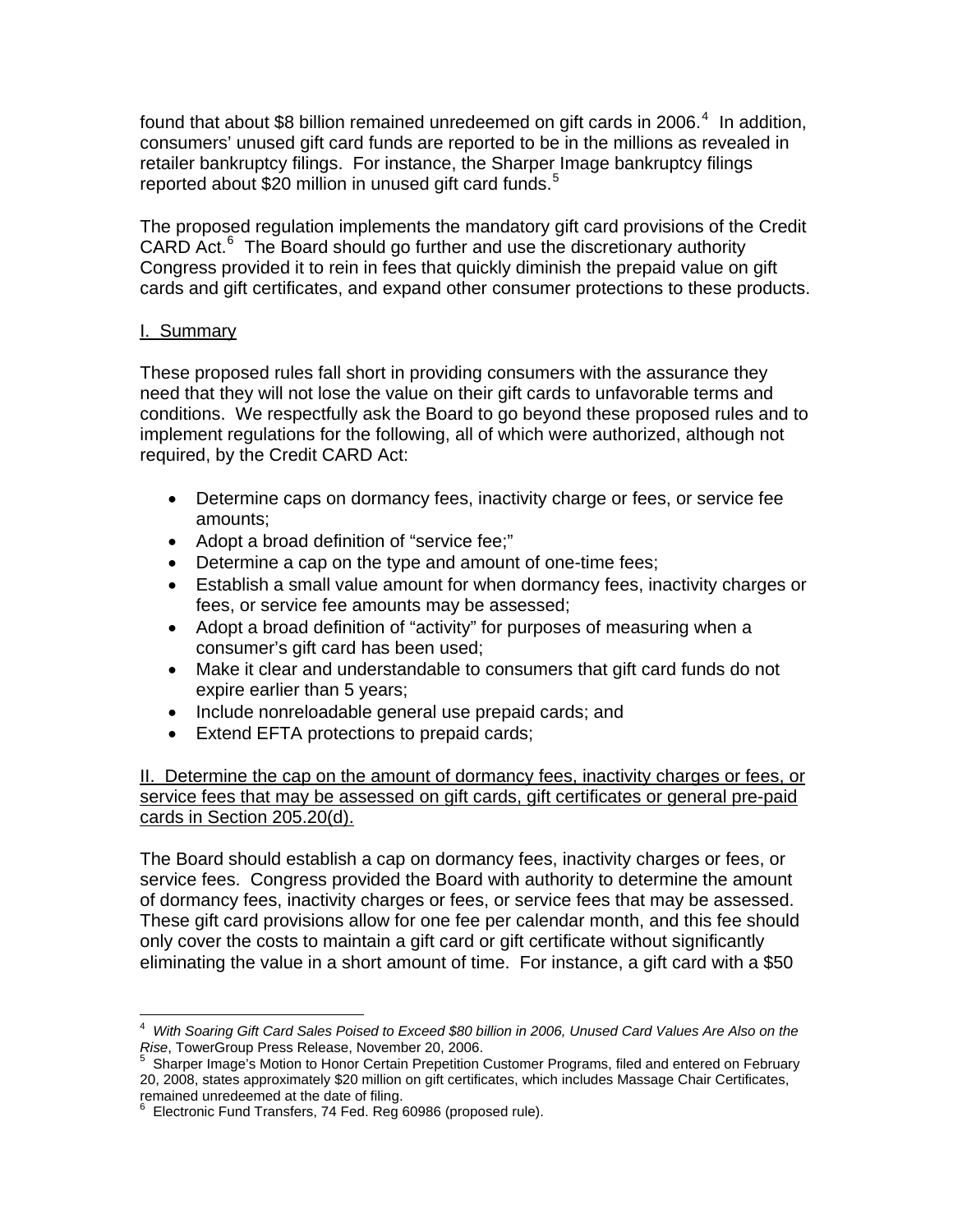value should not become worthless in a few months' time after the expiration of the 12-month no fee period.

States have long paved the way in improving gift cards for consumers. A number of states have eliminated fees altogether, including Minnesota, Montana, Florida, Illinois and Connecticut. Such legislation has encouraged major retailers to eliminate fees from their gift cards. The Board should follow the example of these improvements and utilize its authority to determine dormancy, inactivity and service fee amounts to best protect all consumers' unused gift card values.

### a. The Board should adopt a broad definition of "service fee" in Section 205.20(d)(3)

We agree with the Board that the term "service fee" should include all transaction fees, reload fees and other types of fees associated with holding and using a gift card. The Board has the authority to interpret "service fee" in Section 205.20(a)(6) broadly, and should do so. Also, the Board should make it clear that any fees, including service fees, may be assessed no more frequently than once a calendar month, as set forth in Section 205.20(d)(3).

## b. The Board should also determine a cap on the size and amount of any one-time fees in new EFTA Section 915(a)(3)(B)

While most fees fall under the dormancy, inactivity or service fee definitions, there may be a select few that do not. The Board should place a cap on the size and amount of one-time fees, such as issuance and cash-out fees. Congress has provided the Board with the authority to prescribe regulations to carry out these gift card provisions, and should thus ensure that any one-time fees are reasonable and that the amount is in proportion to a gift card's value.

III. Establish a small value amount for when dormancy fees, inactivity charges or fees, or service fees may be assessed on gift cards, gift certificates or general prepaid cards in Section 205.20(d).

The Board should adopt improved consumer protections to establish a small balance amount for when fees may begin to be assessed on gift cards and gift certificates. The Board should use its authority provided by Congress to determine "the amount of remaining value" for when dormancy fees, inactivity charges or fees, or service fees may be assessed on their gift cards, gift certificates and general use prepaid cards.

For those gift cards and gift certificates which may have fees assessed, states such as California, Oklahoma and Washington have taken an approach to limit fees by only permitting a \$1 fee when the balance of the gift card is \$5 or less. Such reasonable limits enable low balance gift cards and gift certificates to be taken off the books without penalizing consumers from losing much of their prepaid gift card funds. Going even further, a numbers of large retailers and nationwide chains have eliminated fees altogether as a result of stronger state legislation.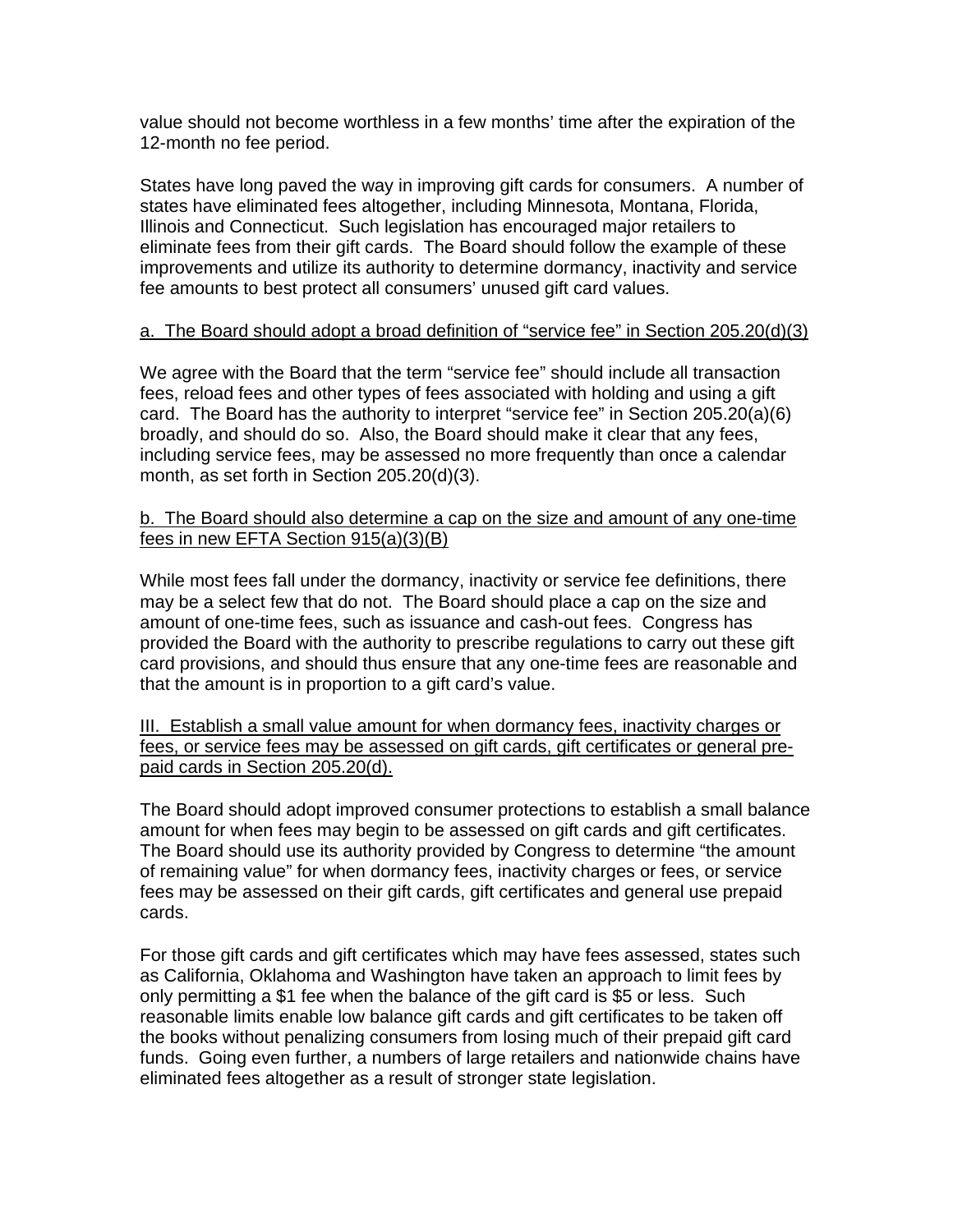## IV. The Board should adopt a broad definition of "activity" in Section 205.20(a)(5)

We agree that the Board should adopt a broad definition of "activity," and should include all consumer efforts to use their gift cards. Since fees are assessed as stated in Section 205.20(d) when there is a lack of activity on a gift card, gift certificate or general use prepaid card, it is important to include in the definition of "activity" circumstances when consumers attempt to use their gift cards but are unsuccessful due to no fault of their own.

In response to the Board's specific request to comment on what activities should be included for the purposes of Section 205.20(d)(1), we recommend the Board include attempted transactions which are unsuccessful or transactions which are not completed do to no fault of the consumers'. We have heard from consumers who could not redeem their card values when the merchant would not accept splittransactions or cannot determine the remaining amount on the card, when customer service does not respond or other circumstances which lead to failed transactions despite their attempts to use existing funds. Such transactions should be recorded by processors or reported to customer service and be accounted for as an "activity" to offset a dormancy period so that a consumer who is trying to resolve an operational problem with a gift card will not start incurring fees.

We have heard from too many frustrated consumers about the inability to use their gift cards. Bob from Arizona and Katherine from Pennsylvania help illustrate this frustration:

Bob: "The merchant was unable to tell me what balance remained on the card, making it very difficult to spend the last 10%. Also, the merchant could not take the remaining balance as partial payment and allow me to pay the remainder in cash. Thus, the last 10% was almost impossible to spend, which was very good for the card's issuer but bad for the consumer (me)!"

Katherine: "There was a fee to activate it - and there was no way to tell how much was left - I still have it - it's got \$2.00 and something left - hard to buy something with that amount and since I can't tell how much there is it's hard to use!"

By defining "activity" to include all circumstances that result in a failed transaction, consumers will be able to use the full value of their gift card. Usage issues that result from split transactions and other troublesome transaction issues that have prevented consumers from using their gift cards would be eliminated.

### V. Consumers need to know that gift card funds do not expire earlier than 5 years

The Board should require that all gift cards, gift certificates and general use prepaid cards subject to an expiration date should not be sold unless the expiration date is at least five years from the date the card or certificate is sold or issued to the consumer. The intent behind these gift card provisions is for consumers to be able to use their gift card funds for at least five years from the date of purchase or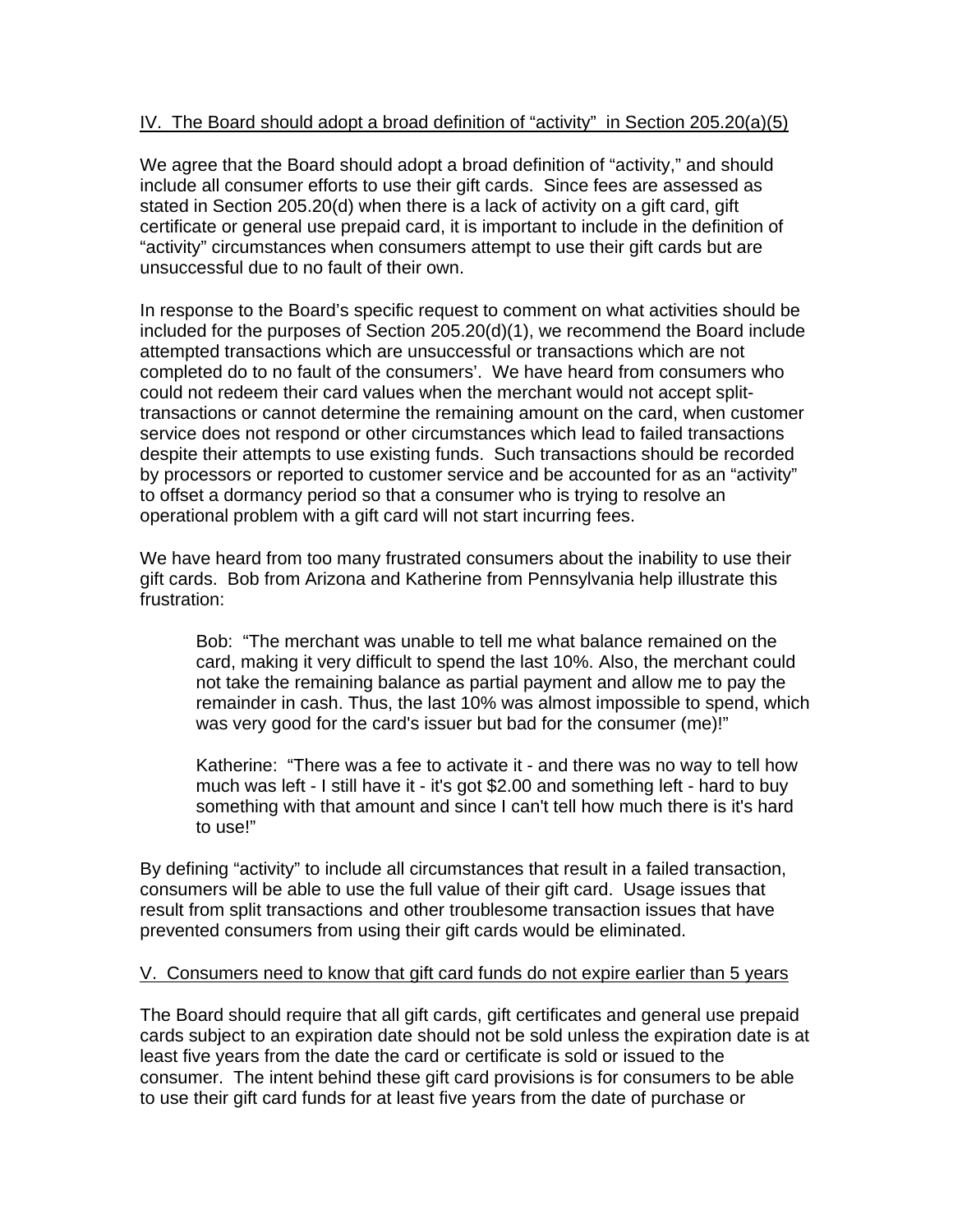issuance. Since most consumers often rely on the imprinted date on the gift card or gift certificate, the expiration date must not reflect a date earlier than the five year period. Thus, it is important that gift cards with expiration dates have at least a five year expiration date from the time the card is sold or issued, and the Board should adopt Alternative A for Section 205.20(e)(1).<sup>[7](#page-4-0)</sup>

We understand that there may be compliance issues and believe this may be alleviated by providing a compliance period for issuers and retailers to make it operationally feasible. For future gift cards and gift certificates, we suggest that that under the expiration date it reads for example, "Expires no sooner than 12/31/2015. Contact (800)xxx-xxxx for details."

Even after Alternative A to Section 205.20(e)(1) is adopted, we remain concerned that consumers will not be made aware that funds on a gift card will not expire until at least five years after the card is purchased or issued, particularly as the expiration date of the funds may be later than the date printed on the card. For instance, a consumer may load additional funds onto the card after a year, which would push the expiration date forward one more year and be in contrast with the imprinted expiration date.

Disclosures can be helpful but must be provided in a way that consumers, particularly the cardholders, will understand that funds have not expired when cards have earlier expiration dates. The disclosure should be provided on the gift card or gift certificate itself, along with a toll-free number for the consumer to contact for additional information.

Finally, when consumers need to redeem gift cards with the later expiration dates, they should not be required to repeatedly redeem their expired cards for new ones. For example, a consumer should not be required to make a request and obtain a new replacement card year after year. This would be burdensome and unnecessary. We also strongly agree with the Board that consumers should never incur a fee to obtain a card with a new expiration date, and also believe that one free replacement card should be provided to replace a lost or stolen gift card.

## VI. The Board must ensure that Section 205.4(a)(1) provides clear and readily understandable disclosures to consumers both prior to purchase and during the validity of the gift card or gift certificate

The Board must ensure that disclosures are provided in a form and in a type of format so that gift cardholders will be able to readily access information regarding the gift card or gift certificate before and after purchase. Gift card or gift certificate recipients need to be able to easily access information on fees, expiration dates and other important terms and conditions throughout the validity of the cards' funds. This information must be provided clearly both prior to purchase as well as at a later date for the cardholder to easily access and understand.

<span id="page-4-0"></span> $\overline{a}$ 7 Electronic Fund Transfers, 74 Fed. Reg at 60998 (proposed rule).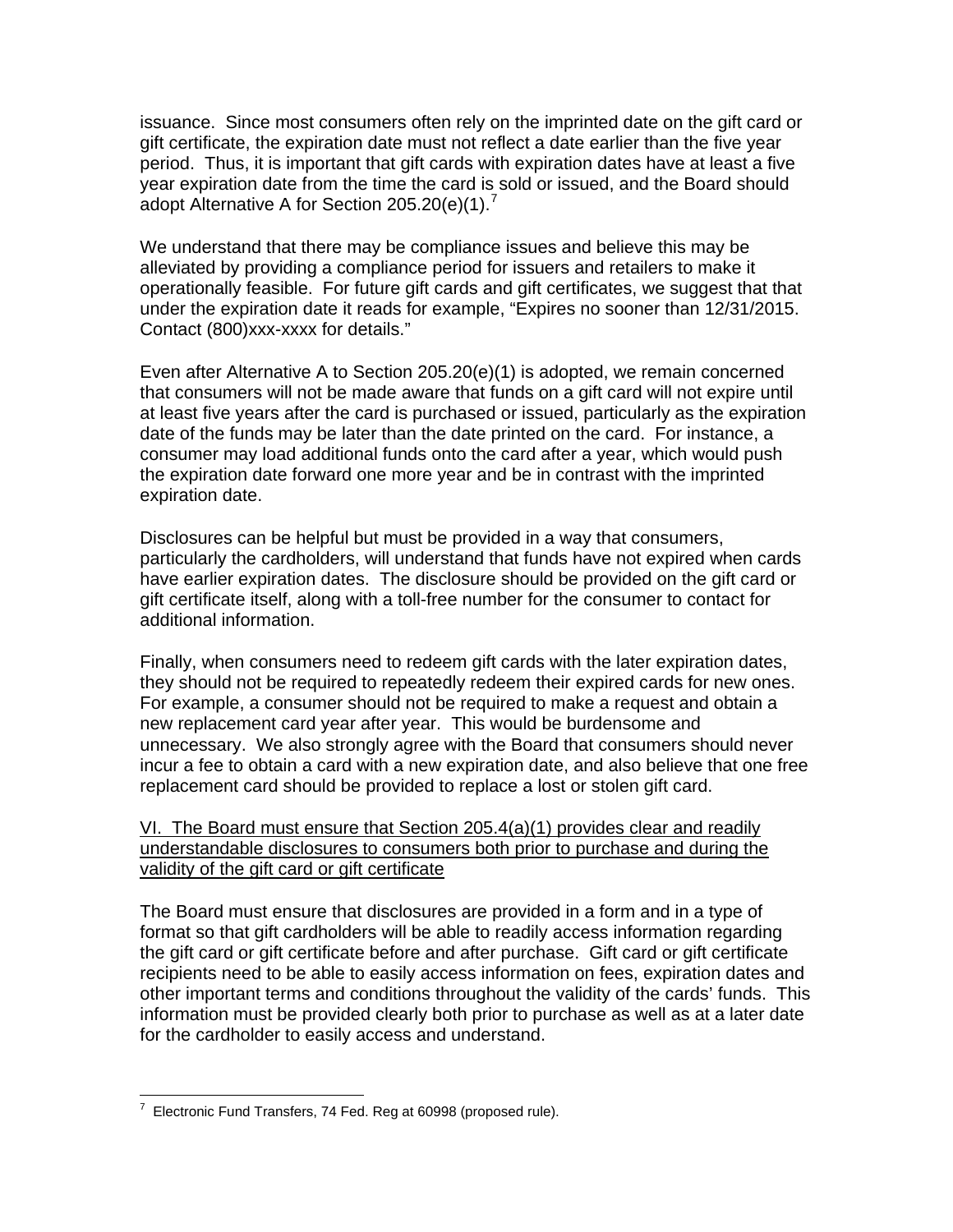We would like to reiterate that providing consumers disclosures in electronic form will not suffice for consumers who do not readily have access to the internet. The issuers must provide staffed customer service lines to provide and address gift cardholders' questions accurately, particularly regarding remaining balances, expiration dates, and how to resolve issues with failed transactions, and must provide a feasible method to obtain the value on the gift card without incurring additional costs.

Stuart from California provides a good example of consumer confusion due to the lack of proper disclosure on gift cards:

"I have received them as gifts. They had monthly fees that were deducted from the amount on the card if you didn't use them by a certain date after they were purchased. However, being a gift, I didn't know when they were purchased and therefore were subject to the monthly fee."

### VII. Nonreloadable general use bank account substitute prepaid cards should be covered under these gift card regulations

The Board should use the authority provided by Congress to include nonreloadable general use prepaid cards that are not marketed as gift cards or gift certificates under the exclusion in Section  $205.20(b)(2)$ . We recommend that the Board use its discretionary authority provided by Congress to carry out these gift card provisions, to waive any fees that may be attached to temporary nonreloadable general use bank account substitute prepaid cards until they are replaced by personalized reloadable cards.

While these cards are not intended to be used as gift cards, but rather act as and function more like bank account substitutes, there remains the high probability that consumers will remain confused between the differences between the cards and inadvertently purchase a nonreloadable bank account substitute prepaid card and not a true gift card. The Board even raises the possibility in these proposed regulations of nonreloadable bank account substitute prepaid cards from being displayed in the same rack as gift cards at retailers; thus being marketed as gift cards. Overall, to avoid any future noncompliance or circumvention of the Credit CARD Act's protections due to confusion, we recommend that nonreloadable cards that are not marketed as gift cards or gift certificates be covered under these gift card provisions to protect all consumers who purchase these products.

As we discuss further in the next section, general use prepaid cards which are used as bank account substitutes are a rapidly growing product and often come with numerous fees, hidden terms and conditions and other issues which need to be addressed by the Board. $8<sup>8</sup>$  $8<sup>8</sup>$ 

<span id="page-5-0"></span>enders<br>Britan Michelle Jun, Prepaid Cards: Second-Tier Bank Account Substitutes (August 2009), can be found at a <http://www.defendyourdollars.org/Prepaid%20WP.pdf>. Andrew Martin, Prepaid, but Not Prepared for Debit Card Fees, New York Times (October 6, 2009), can be found at [http://www.nytimes.com/2009/10/06/your](http://www.nytimes.com/2009/10/06/your-money/06prepay.html)[money/06prepay.html](http://www.nytimes.com/2009/10/06/your-money/06prepay.html).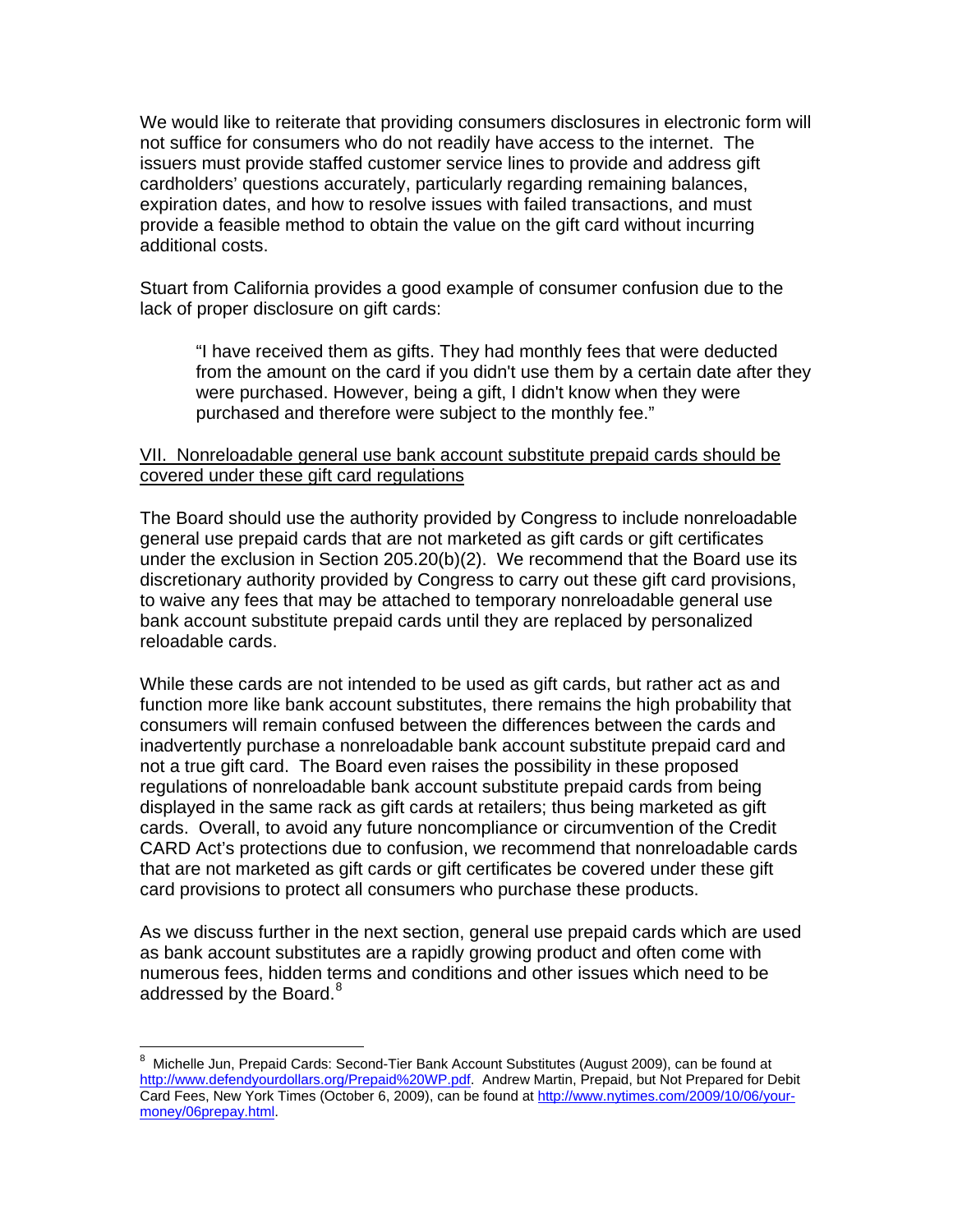#### VIII. The Board should finally extend Regulation E protections to prepaid cards

We request that the Board exercise the discretionary authority provided by Congress in the new EFTA Section 915(d)(2) to clarify that Regulation E covers general-use prepaid cards which many consumers use in lieu of debit cards linked to traditional bank accounts. The Board acknowledges the use of these cards as "an alternative to a bank account (or account substitute), such as for the unbanked."<sup>[9](#page-6-0)</sup> These cards include self-arranged payroll cards and other types of cards which consumers use for day-to-day household needs. These general-use prepaid cards operate much like debit cards tied to traditional bank accounts, are often marketed as prepaid "debit" cards, and have the word "debit" on the cards.

For now, consumers with these cards are subject to voluntary protections which resemble Reg E protections.<sup>[10](#page-6-1)</sup> However, voluntary consumer protections are insufficient. For instance, general-use prepaid cardholders are subject to the whims of customer service representatives' and their knowledge of the cards' policies.<sup>[11](#page-6-2)</sup> And, these terms and conditions can be revised and rescinded at any time, unlike regulatory and statutory guarantees such as those provided for debit cards under the Electronic Funds Transfer Act and Regulation E. [12](#page-6-3)

General use prepaid cardholders should have the same regulatory and statutory protections against unauthorized transactions, and should be able to recover missing funds due to lost or stolen cards. They should also have other regulatory and statutory fraud protections, such as being able to recover missing money within a defined period of time. The Board's authority to include general use prepaid cards under Regulation E protections will provide greater peace of mind to a growing number of consumers who rely on these cards to manage their household funds.<sup>[13](#page-6-4)</sup>

 $\overline{a}$ 9 Electronic Fund Transfers, 74 Fed. Reg. at 60993 (proposed rule).

<span id="page-6-1"></span><span id="page-6-0"></span><sup>10</sup> The Bank Freedom Prepaid Debit Card is an example of a prepaid card that offers all of these features on the homepage at [http://www.bankfreedom.com/prepaid-debit-card.html.](http://www.bankfreedom.com/prepaid-debit-card.html) However, the Definitions in the Terms and Conditions state that the card is a prepaid card and that "[t]he card allows you to access funds you place on the Card. The Card *does not constitute a checking, savings or other bank account* and is not connected in any way to any other account you may have. The Card is not a credit card. You will not receive any interest on your funds on the Card." (emphasis added)

<span id="page-6-2"></span><sup>11 &</sup>quot;A voluntary policy is subject to the risk of uneven application and to the discretion of employees about how and when to apply the policy, which may disadvantage consumers whose primary language is not English, who are less able to spend time on the phone with customer service due to the nature of their jobs, or who are less able to write a persuasive letter describing the problems—in many cases, the very consumers to whom prepaid debit cards are being marketed as account substitutes." Gail Hillebrand, *Before the Grand Re-thinking: Five Things to Do Today With Payments Law and Ten Principles to Guide* 

<span id="page-6-3"></span><sup>&</sup>lt;sup>12</sup> The Board has already extended Regulation E protections to one type of prepaid card, employerarranged payroll cards. *See* Electronic Fund Transfers, 71 Fed. Reg. 51,437, 51,440-41 (Aug. 3, 2006) (codified at 12 C.F.R. § 205). The difference in protection is debit card holders are entitled to obtain monthly periodic statements when there is activity and quarterly when there is no activity. 12 C.F.R. § 205.9(b). Payroll cardholders do not receiving written periodic statements for free as long as the financial institution provides them with a way to obtain their balance by phone, online, or offers a written history. § 205.18(b).<br><sup>13</sup> Estimates vary from \$13.3 billion loaded onto prepaid cards in 2006 by the Federal Reserve to \$38.7

<span id="page-6-4"></span>billion in 2007 by Mercator Advisory Group. Rachel Schneider, *The Industry Forecast for Prepaid Cards, 2009*, Center for Financial Services Innovation, 2009.